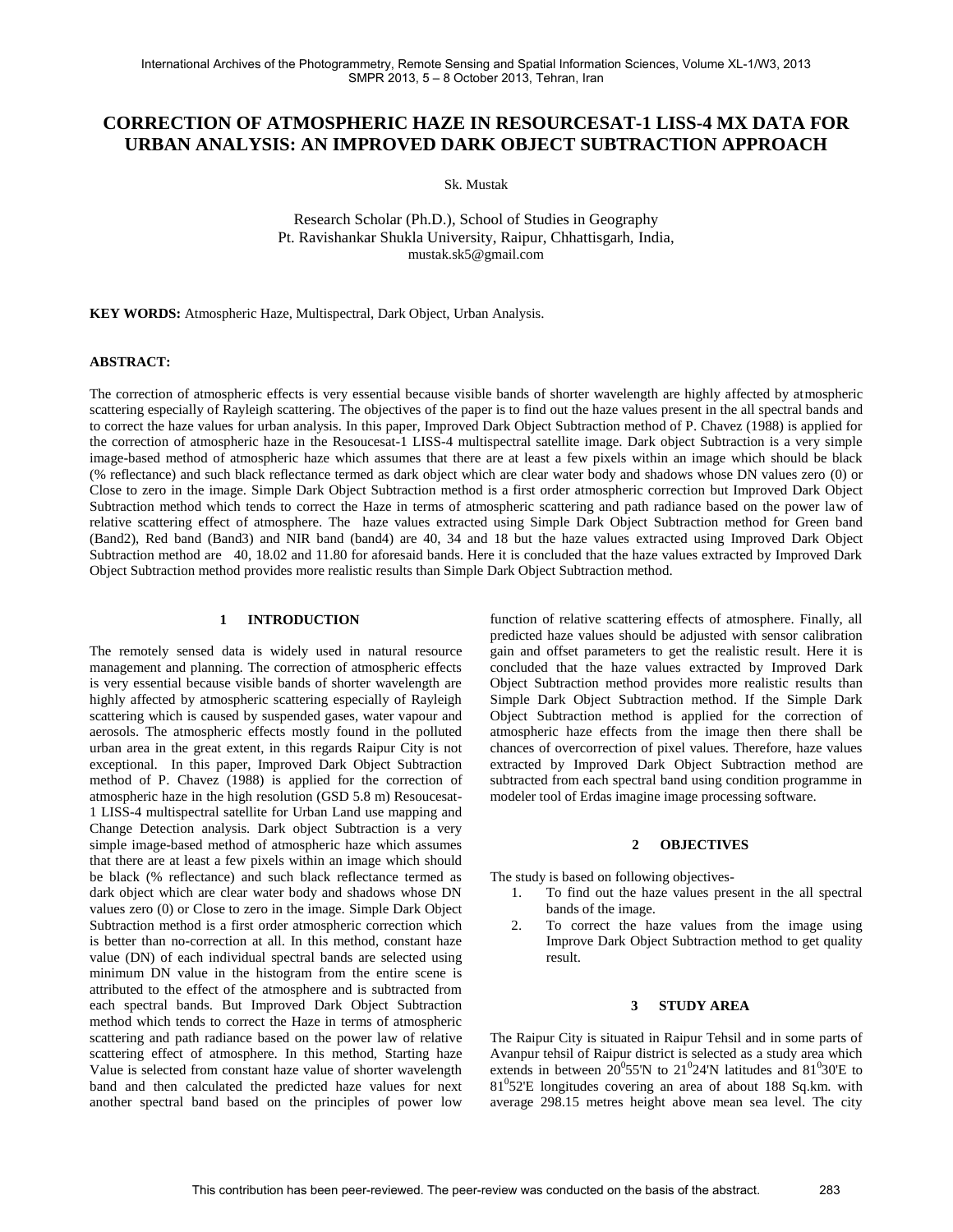occupies the north-western part of Raipur district and located in the eastern part of the fertile plain of Mahanadi Basin. The river Kharun and Mahanadi is the principal rivers of this city. The climate of this region is characteristics by hot and dry summer and well distributed rains in the monsoon seasons. The temperature is  $46^{\circ}\text{C}$  in summer and fall to  $8^{\circ}\text{C}$  in winter having an average rainfall of 1400 mm. The atmospheric conditions during satellite data acquisition was very clear. The city is a fast developing important industrial centre and well connected with various major cities of India by road, rail and air transporting systems. The Raipur city is situated along the Mumbai-Nagpur-Hawrah mainline.

#### **4 DATABASE**

The study is based on primary data as Resourcesat-1 LISS-4 multispectral high resolution satellite image which is collected from the National Data Centre (NDC), National Remote Sensing Centre (NRSC), Indian Space Research Organization (ISRO), Balanagar, Hyderabad, Andra Pradesh, India. The climatic data is collected from Indira Gandhi Agricultural University, Raipur, Chhattisgarh, India. The study of climatic data is used to find out the climatic conditions during satellite data acquisition and is suggested that the study area was very clear atmospheric conditions during satellite data acquisition. The details of satellite data are given in **Table 1&2 and Figure 1.**

| Date of<br>acquisitio<br>n | Satellite     | Sensor       | Path/Raw | <b>GSD</b>       |
|----------------------------|---------------|--------------|----------|------------------|
| 22/03/200                  | Resourcesat-1 | LISS-4<br>МX | 102-37   | 5.8 <sub>m</sub> |

Table 1. Satellite data use for correction of atmospheric Haze (Source: NDC, India).

| <b>Spectral Range</b> |              |            | $L_{\text{max}}$                         | $L_{\text{min}}$ |  |
|-----------------------|--------------|------------|------------------------------------------|------------------|--|
| $(\mu m)$             | <b>Bands</b> | Radiometry | $mW$ cm <sup>-2</sup> ster <sup>-1</sup> |                  |  |
|                       |              |            | $\mu$ m <sup>-1</sup>                    |                  |  |
| Band 2=0.52-0.59      | Green        | 7 Bits     | 27.17                                    | 0.00             |  |
| Band 3=0.62-0.68      | Red          | $(0-127)$  | 23.06                                    | 0.00             |  |
| Band 4=0.77-0.86      | <b>NIR</b>   |            | 36.77                                    | 0.00             |  |

Table 2. Radiometric details of Satellite data use for correction of atmospheric Haze (Source: NDC, India).

# **5 METHODOLOGY**

Dark object Subtraction is a very simple image-based method of atmospheric correction which assumes that there are at least a few pixels within an image which should be black (% reflectance) and such black reflectance termed as dark object which are clear water body and shadows whose DN values zero (0) or Close to zero in the image (Chavez, 1988). This method is widely used for

classification and change detection application (Spanner et al., 1990). Simple Dark Object Subtraction (SDOS) method is a first order atmospheric correction which is better than no-correction at all (Chavez, 1988). In this method, constant haze value (DN) of each individual spectral bands are selected using minimum DN value in the histogram from the entire scene is thus attributed to the effect of the atmosphere and is subtracted from each spectral bands (Chavez, 1989). Improved Dark Object Subtraction (IDOS) method which tends to correct the Haze in terms of atmospheric scattering and path radiance based on the power law of relative scattering effect of atmosphere (Lillesand and Kiefer, 2000). The Improved Dark Object Subtraction (IDOS) method is the improvement over the Simple Dark Object Subtraction (SDOS) method to minimize the chances of overcorrection of pixel value (DN) in the scene.

Improved Dark Object Subtraction (IDOS) method is based on two sub-model, e.g.-

# **5.1. Histogram Method**

This method is used to select the Haze values such as Starting Haze Value (SHV) in the image and visible band 2 (Green) is used to select the Starting Haze Value as 40 **(Table 3).**

| <b>Bands</b> | Haze Values (DN) |
|--------------|------------------|
| Green        | $SHV = 40$       |
| Red          | 34               |
| <b>NIR</b>   |                  |

Table 3. Selection of Haze Values using Histogram Method.

# **5.2. Relative Scattering Model (RSM)**

This model is based on two important relative scattering models as Rayleigh (particle size less than wavelength) and Mie Scattering (particle size same as wavelength) models (Slater et.al., 1983). These two models are based on power law as for Rayleigh scattering effects of atmosphere which acts with the wavelength in imaging systems as inversely proportional to the fourth power of wavelength  $(\lambda^4)$  which means that shorter wavelength of the spectrum are scatter much more than longer wavelengths. This type of scattering is caused by gas molecules which are much smaller than the wavelength of light. The Mie Scattering effects of atmosphere which acts with the wavelength in imaging systems as inversely proportional to the wavelength which vary from  $\lambda^{0}$ to  $\lambda^{-4}$ , and  $\lambda^{-1}$  for moderate atmosphere and  $\lambda^{-0}$  for completely cloud cover. But the relative scattering that usually occurs in a real atmosphere is clearly seems to follow more of a  $\lambda^{-2}$  to  $\lambda^{-0.4}$ relationship and not a Rayleigh or Mie (Curcio, 1961; Slater et al., 1983). Using this information, the relative scattering that occurs in a hazy atmosphere can be approximated as  $\lambda^{-0.7}$  to  $\lambda^{-0.5}$ , if similar power law relationships are used. The critical aspect of the method proposed in this paper is that the haze correction DN value used by dark object subtraction techniques be computed using a relative scattering model to ensure that the haze values do represent, or better approximate, true atmospheric possibilities. Using the information supplied by Curcio(1961) and Slater et al. (1983), and extrapolating to very clear and very Hazy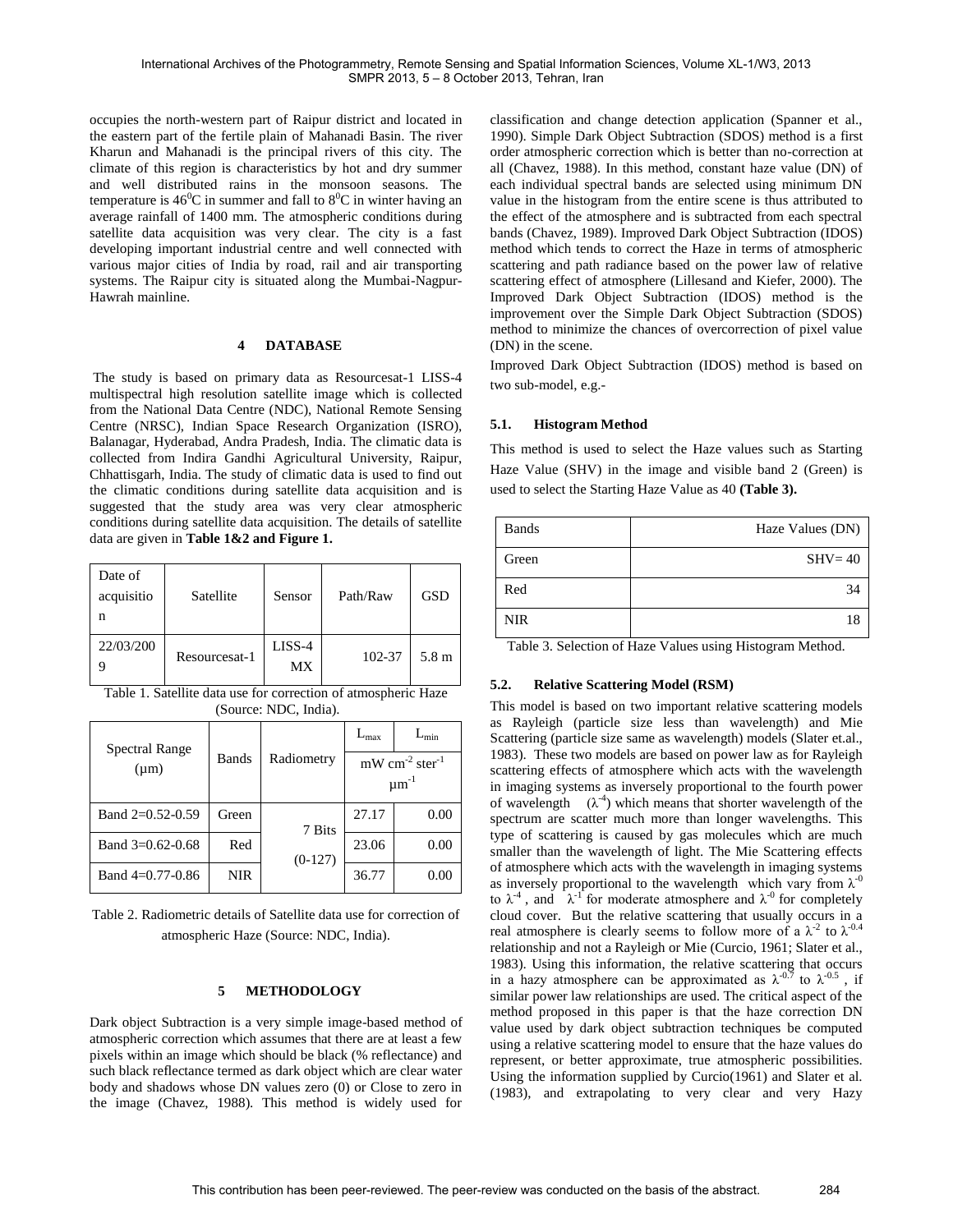atmospheres, one possible set of relative scattering models are(Chavez, 1988):

| Atmospheric Conditions | Relative Scattering Model (RSM) |
|------------------------|---------------------------------|
| Very clear             | $\sim -4$<br>Λ                  |
| Clear                  | $\lambda^{-2}$                  |
| Moderate               | $\lambda^{-1}$                  |
| Hazy                   | $\lambda^{\text{-}0.7}$         |
| Very hazy              | $\lambda^{-0.5}$                |

Table 4. Principle of Relative Scattering Models of Atmospheric effects (Source: Chavez, 1988).

| h average<br><b>Bands</b> |       | Very Clear     |       | Clear          |       | Moderate       |       | Hazy             |       | Very hazy        |       |
|---------------------------|-------|----------------|-------|----------------|-------|----------------|-------|------------------|-------|------------------|-------|
|                           |       | $\lambda^{-4}$ | %     | $\lambda^{-2}$ | $\%$  | $\lambda^{-1}$ | $\%$  | $\lambda^{-0.7}$ | $\%$  | $\lambda^{-0.5}$ | $\%$  |
| 2                         | 0.555 | 10.54          | 56.82 | 3.25           | 43.28 | 1.80           | 34.68 | 1.51             | 31.99 | 1.34             | 29.98 |
| 3                         | 0.650 | 5.60           | 30.19 | 2.37           | 31.55 | 1.54           | 29.67 | 1.35             | 28.60 | 1.24             | 27.74 |
| 4                         | 0.815 | 2.27           | 12.24 | 1.51           | 20.11 | 1.23           | 23.70 | 1.15             | 24.37 | 1.11             | 24.83 |
| Total                     | -     | 18.55          | 100   | 7.51           | 100   | 5.19           | 100   | 4.72             | 100   | 4.47             | 100   |

Table 5. Principle of Relative Scattering Models as percent (%) contributed for each spectral band.

The principles of Relative Scattering Model are used to Predict Haze Values (PHV) for each spectral band based on Starting Haze Value in the specific atmospheric condition. The study area was belonging to very clear atmospheric conditions during satellite data acquisition and hence the correction of atmospheric haze based on the principle of very Clear relative scattering models. The computation of Predicted Haze Values for different spectral bands has been calculated from Starting Haze Value (SHV) of selected band based on the Normalized value of relative scattering models as termed as multiplicative factors showing in following **Table 6.**

| <b>Bands</b> | Very<br>Clear  | Clear          | Moderate       | Hazy             | Very<br>hazy     |
|--------------|----------------|----------------|----------------|------------------|------------------|
|              | $\lambda^{-4}$ | $\lambda^{-2}$ | $\lambda^{-1}$ | $\lambda^{-0.7}$ | $\lambda^{-0.5}$ |
| 2            | 1.00           | 1.00           | 1.00           | 1.00             | 1.00             |
| 3            | 0.53           | 0.73           | 0.86           | 0.89             | 0.93             |
| 4            | 0.22           | 0.46           | 0.68           | 0.76             | 0.83             |

Table 6. Multiplication factors of Relative Scattering Models are used to Predict Haze Values for other bands and Band 2 is selected as SHV is 40.

The Predicted Haze Value for different spectral bands is computed based on following formula as:

#### **Predicted Haze Values (DN) =IPHV<sup>1</sup> of bandi\* Multiplicative Factors of next bands. (1)**

Where,

<sup>1</sup>Initial Predicted Haze Value (IPHV) is calculated by subtracting the SHV from Offset Value, the gain and offset value showing in **Table 7.**

In this paper, the Starting Haze Value is 40 for band 2 and the Initial Predicted Haze Value is 40 (SHV- 0) for this band but the Predicted Haze Values for next spectral bands such as for band 3 is 21.20 (40\*0.53) and band 4 is 8.80 (40\*0.22) showing in **Table 8.**

The haze values computed using relative scattering models are not the correct haze values to remove the haze effects from the image. To compute the correct or Final Predicted Haze Values (FPHV), the different gain  $(L_{max})$  and offset  $(L_{min})$  values in the imaging systems has to be adjusted with Predicted Haze Values by means of the addition of offset value and multiplication of normalized gain values. The calculation of normalized gain values along with the offset values are showing in **Table 7.**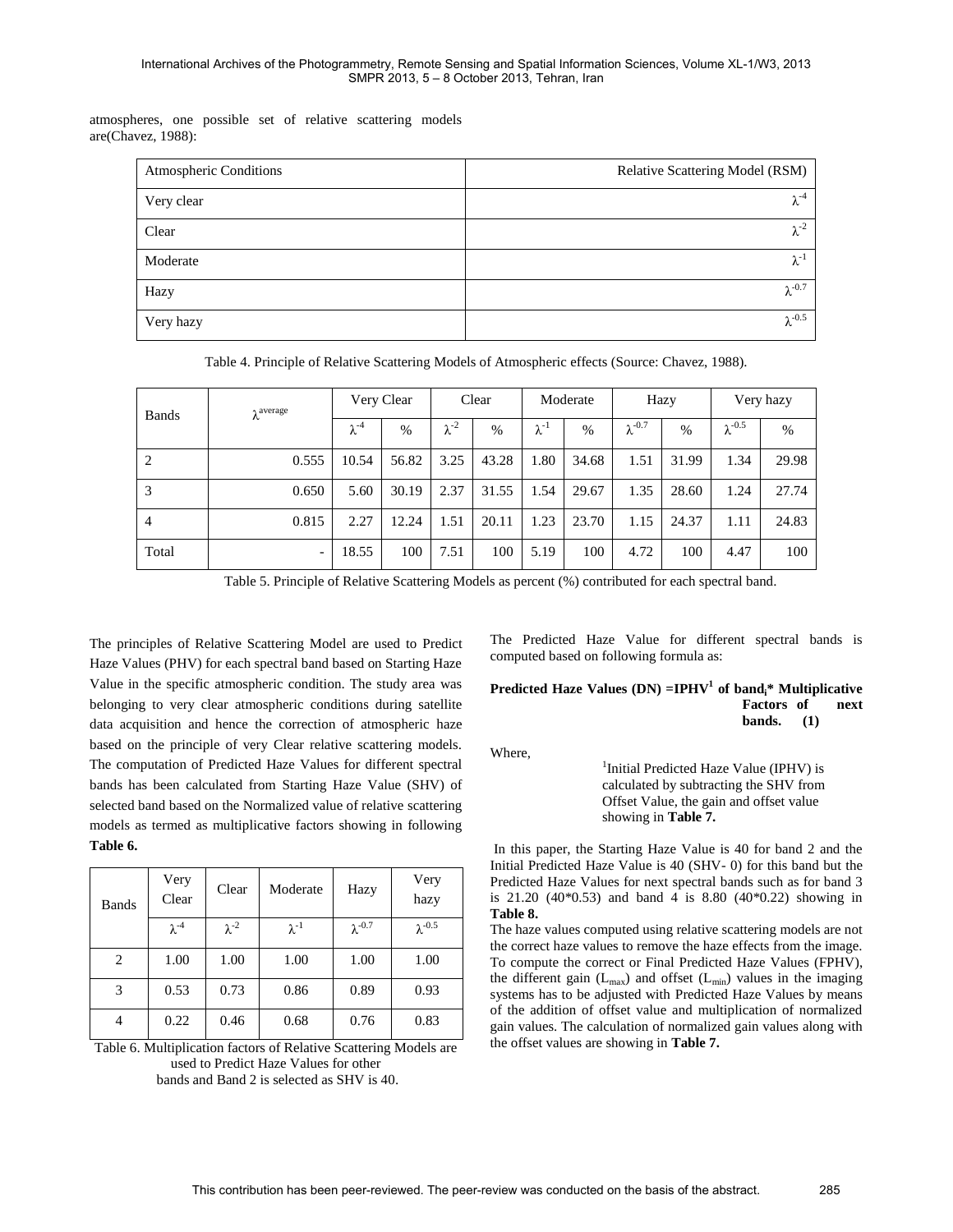| Band<br>S | Gain  | Offset | Gain Normalization (NOR <sub>i</sub> ) |
|-----------|-------|--------|----------------------------------------|
|           | 27.17 | 0.00   | 1.00                                   |
| 3         | 23.06 | 0.00   | 0.85                                   |
|           | 36.77 | 0.00   | 1.35                                   |

Table 7. Gain, Offset, and Gain Normalization factors.

The calculation of Final Predicted Haze Values (FPHV) is done using following formula:

## **Final Predicted Haze Value (DN) =NORi\*Predicted Haze Value+Offset** (2)

The Final Predicted Haze Values (FPHV) along with the haze values of individual bands and Predicted Haze Value (PHV) are showing in table-8. The Final Predicted Haze Values (FPHV) is subtracted from each spectral bands and then whole haze corrected bands of satellite image are stacked to prepare a False Color Composite Image **(Figure 2.)** in Erdas Imagine modeler. The whole work of atmospheric correction is done in Erdas Imagine 9.2 version.

#### **6 RESULTS**

The Haze Values (HV) selected by histogram method for Green band (Band2) , Red band (Band3) and NIR band (band4) are 40, 34, 18 which is used for the corrections of haze effects using Simple Dark Object Subtraction method (SDOS). But the Predicted Haze Values (PHV) for Green band (Band2), Red band (Band3) and NIR band (band4) are 40, 21.20 and 8.80 and Final Predicted Haze Value (FPHV) for these bands are 40, 18.02 and 11.80 which is used for the corrections of haze effects using Improved Dark Object Subtraction Method (IDOS) showing in **table 8 & figure 2.**

| <b>Bands</b> | <b>SDOS</b>    | <b>Improved Dark Object Subtraction</b><br>Method |                                       |  |  |
|--------------|----------------|---------------------------------------------------|---------------------------------------|--|--|
|              | Haze<br>Values | <b>Predicted Haze</b><br>Values                   | Final Predicted<br><b>Haze Values</b> |  |  |
|              | 40             | 40.00                                             | 40.00                                 |  |  |
| 3            | 34             | 21.20                                             | 18.02                                 |  |  |
|              | 18             | 8.80                                              | 11.88                                 |  |  |

Table 8. Final Predict Haze Values of Very Clear Relative Scattering Model.

There are quite dramatic changes among the Haze Values used in Simple Dark Object Subtraction method and Predicted Haze Values and Final Predicted Haze Values used in Improved Dark Object Subtraction Method. Therefore, the result of Simple Dark Object Subtraction method and Improved Dark Object

Subtraction method are quite difference and the unrealistic haze correction should be occurred if Simple Dark Object Subtraction method is used without considering the principle of relative scattering of atmosphere.



Figure 1. Original Uncorrected Resourcesat-1 LISS-4 multispectral satellites image, acquired on  $22<sup>th</sup>$  March 2009.



 Figure 1. Atmospheric Corrected FCC Resourcesat-1 LISS-4 satellite Image multispectral